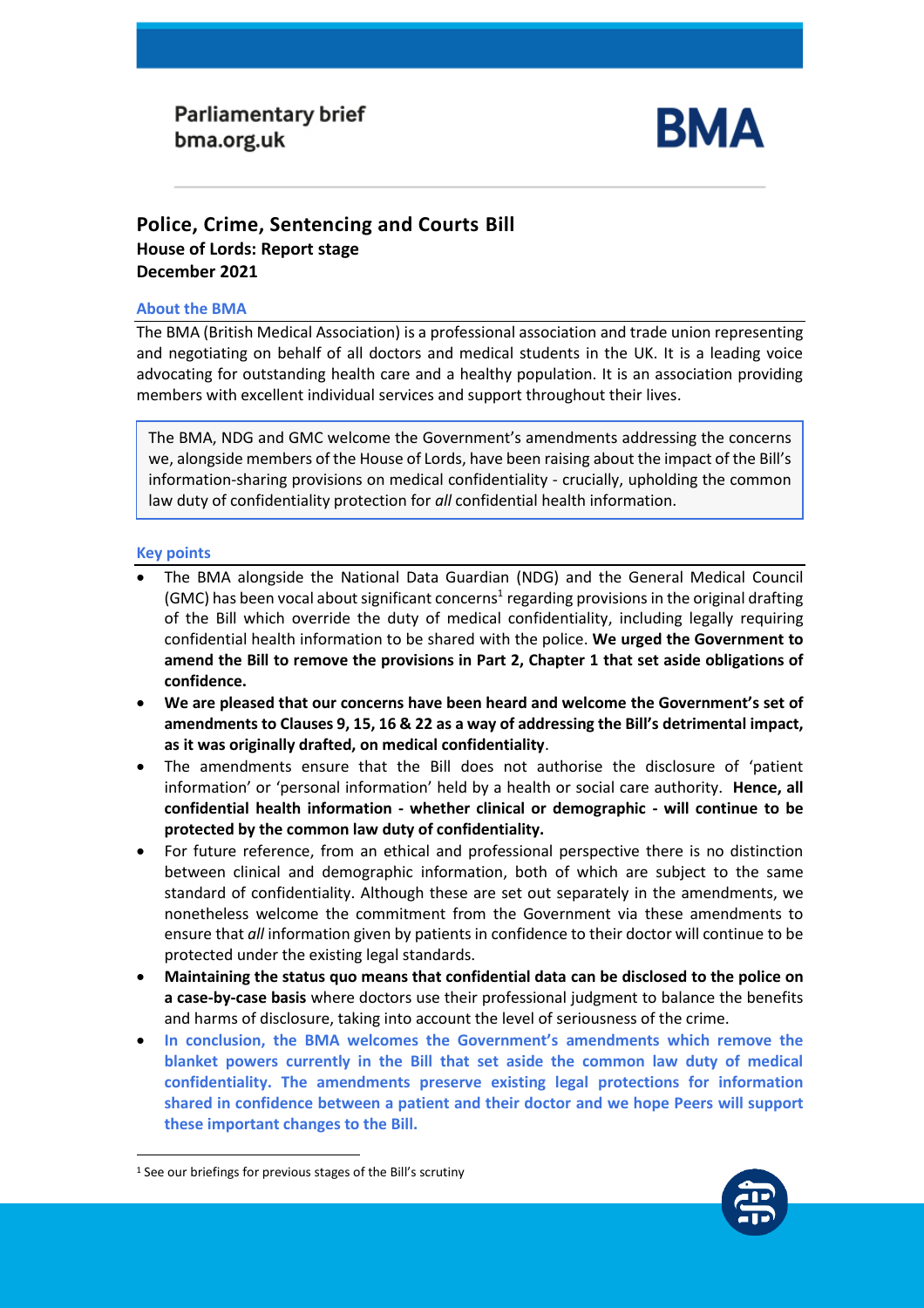The BMA, NDG and GMC consistently raised concerns about provisions in the Bill which, as currently drafted, fall short of the well-established ethical and professional criteria forthe sharing of confidential health information (Chapter 1: clauses 9, 15, and 16). These provisions are:

- CCGs (clinical commissioning groups) and LHBs (local health boards) would be legally required to provide confidential health information to the police (clause 16 (4)). The duty of confidentiality has been set aside here (clause 16 (5)).
- There are also permissive powers in the Bill for regulations to enable CCGs and LHBs to share confidential health information with a wider list of recipients i.e. other specified authorities, including councils and educational authorities, as well as the police (clauses 9 and 15). Again, the duty of confidentiality is set aside here.

We are clear that setting aside of the duty of confidentiality, to require confidential information to be routinely given to the police when requested, would have a highly damaging impact on the relationship of trust between doctors and their patients. A removal of a long-established protection for confidential health information, alongside a broad interpretation of 'serious crime', could leave many patients reluctant or fearful to consult or share information with doctors.

**The BMA, NDG and GMC have been vocal that the Bill, as originally drafted, raises serious concerns and must be amended to preserve existing legal protections for information shared in confidence between a patient and their doctor. As such, we welcome the Government bringing forward amendments to address these concerns, following engagement with the BMA, NDG, GMC and Peers.**

## **2. Addressing these concerns - Government amendments to Clauses 9, 15, 16 and 22**

## *Common law duty of confidentiality*

The particular sensitivity of health information has long been afforded special legal status, over and beyond the Data Protection Act, in the form of the common law duty of confidentiality. People must feel that they can share information with health professionals in confidence, without worrying how it will be used - an erosion of trust could negatively impact on the doctor-patient relationship and deter some people from seeking care, with potential adverse impacts on those individuals but also on public health. Cases before the courts have reaffirmed that society has an interest in maintaining a confidential health service,<sup>2</sup> and, moreover, Article 8 of the Human Rights Act 1998 supports this common law duty of confidentiality.

## **Status quo - sharing confidential data to prevent, reduce, or prosecute serious crime**

There are already well-established routes for doctors to disclose confidential information on 'public interest' grounds, on a case-by-case basis, if it is necessary for the prevention, detection, or prosecution of serious crime or where there is an imminent risk of serious harm to an individual. This is recognised in the GMC's guidance on confidentiality.

There is no legal definition as to what constitutes a 'serious' crime but in the BMA's view, serious crime includes murder, manslaughter, rape, treason, kidnapping, violent assault, and abuse of children or similar acts which have a high impact on the victim. Serious harm to the security of the state or to public order and serious fraud will also fall into this category.

As originally drafted, we were seriously concerned about the Bill's inclusion of a compulsory, blanket obligation for CCGs and LHBs to share confidential health information with the police. Under the status quo, doctors use their professional judgment to balance the benefits and harms

<sup>2</sup> See *Ashworth Security Hospital v MGN* [2002] UKHL 29 and *Campbell v MGN* [2004] UKHL 22.